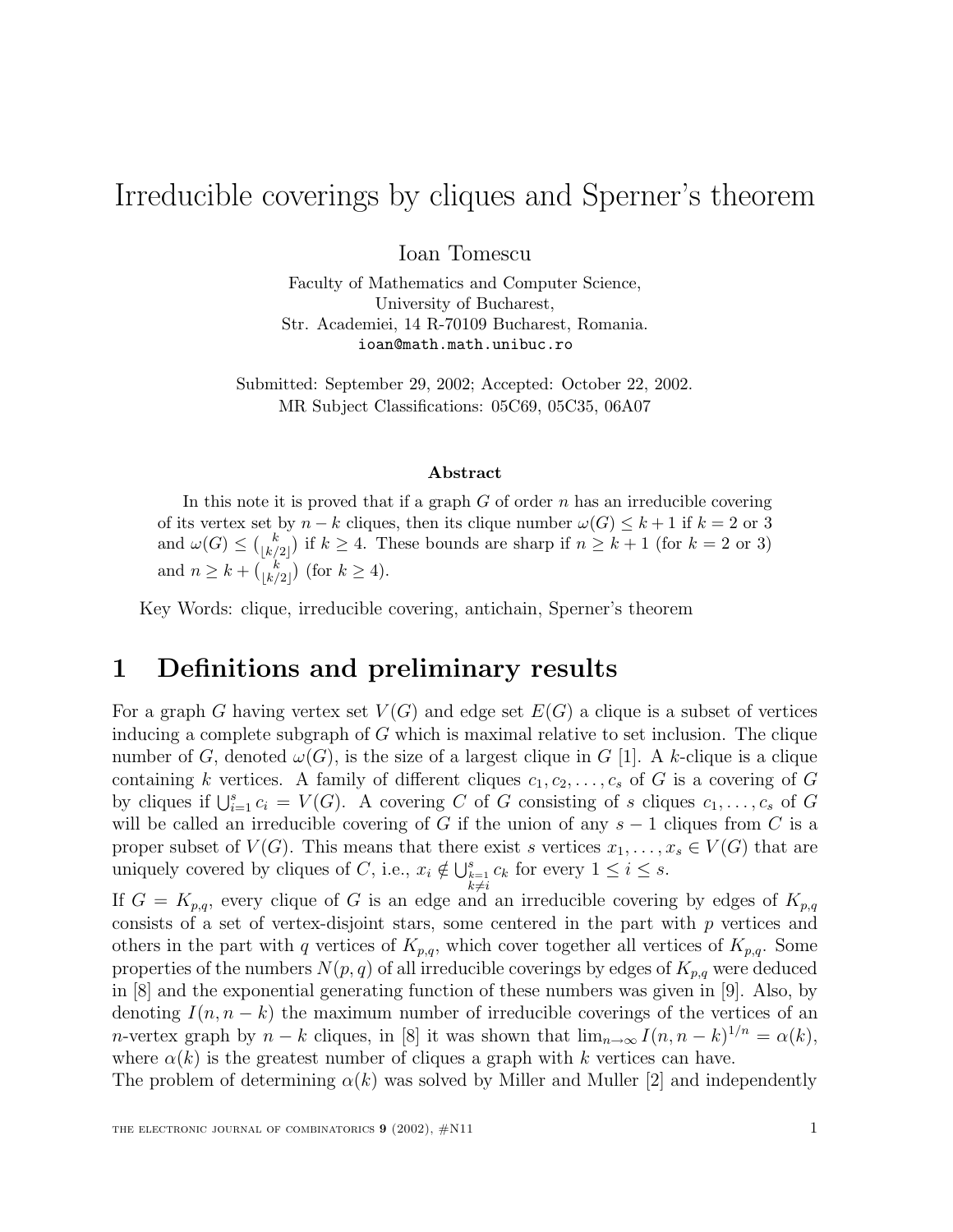by Moon and Moser [3]. Furthermore,  $I(n, n-2) = 2^{n-2} - 2$  and the extremal graph (unique up to isomorphism) coincides with  $K_{2,n-2}$  for every  $n \geq 4$ . In [10] it was proved that for sufficiently large n,  $I(n, n-3) = 3^{n-3} - 3 \cdot 2^{n-3} + 3$ , and the extremal graph is (up to isomorphism)  $K_{3,n-3}$ , the second extremal graph being  $K_{3,n-3} - e$ .

There is a class of algorithms which yield all irreducible coverings for the set-covering problem, an example of an algorithm in this class being Petrick's algorithm [5]. This algorithm was intensively used for obtaining the minimal disjunctive forms of a Boolean function using prime implicants of the function or for minimizing the number of states of an incompletely specified Mealy type automaton  $A$  by finding a closed irreducible covering of the set of states of  $A$  by "maximal compatible sets of states", which are cliques in the graph of compatible states of  $A \, [4,7]$ , since every minimum covering is an irreducible one. The chromatic number  $\chi(G)$  of G equals the minimum number of cliques from an irreducible covering by cliques of the complementary graph G.

### **2 Main result**

We will evaluate the clique number  $\omega(G)$  when G of order n has an irreducible covering by  $n - k$  cliques.

**Theorem 2.1** Let  $k \geq 2$ . If the graph G of order n has an irreducible covering by  $n - k$ cliques, then  $\omega(G) \leq k+1$  if  $k=2$  or 3 and  $\omega(G) \leq {k \choose \lfloor k/2 \rfloor}$  if  $k \geq 4$ . Moreover, these bounds are sharp for every  $n \geq k+1$  if  $k=2$  or 3 and  $n \geq k+\binom{k}{\lfloor k/2 \rfloor}$  if  $k \geq 4$ .

**Proof**: Let  $C = \{c_1, \ldots, c_{n-k}\}\$  be an irreducible covering by  $n-k$  cliques of G. It follows that there are  $n - k$  vertices  $x_1, \ldots, x_{n-k} \in V(G)$  such that  $x_i \in c_i \setminus \bigcup_{j \neq i} c_j$  for every  $i = 1, \ldots, n-k$ . Denoting  $X = \{x_1, \ldots, x_{n-k}\}\$ and  $Y = V(G)\X$  one has  $|Y| = k$ . Each clique  $c_i$  consists of  $x_i$  and a subset of Y. For every subset  $A \subseteq Y$  let  $X_A \subseteq X$  be defined by

$$
X_A = \{x_i \in X \,:\, c_i = \{x_i\} \cup A\}.
$$

It is clear that if  $x_i, x_j \in X_A$  then  $x_i x_j \notin E(G)$  since otherwise  $A \cup \{x_i, x_j\}$  induces a complete subgraph in G whose vertex set contains strictly  $c_i$  and  $c_j$ , which contradicts the definition of a clique. Similarly, if  $x_i \in X_A$ ,  $x_j \in X_B$  and  $A \subset B$  it follows that  $x_i x_j \notin$  $E(G)$  since otherwise  $A \cup \{x_i, x_j\}$  induces a complete subgraph in G, thus contradicting the hypothesis that  $c_i$  is a clique.

This implies that each clique c in G has the form  $\{t_1, \ldots, t_s\} \cup \bigcap_{i=1}^s A_i$  for some  $s \geq 2$ , where  $X_{A_i} \neq \emptyset$ ,  $t_i \in X_{A_i} \subset X$  for every  $1 \leq i \leq s$  and  $\{A_1, \ldots, A_s\}$  is an antichain in the poset of subsets of  $Y$ , or  $c$  induces a maximal complete subgraph with vertex set included in  $Y \cup \{x_i\}$  for some  $1 \leq i \leq n-k$ .

We will show for the first case that

$$
\max_{s \ge 2} \max_{\{A_1, \dots, A_s\}} (s + |\bigcap_{i=1}^s A_i|) = \binom{k}{\lfloor k/2 \rfloor},\tag{1}
$$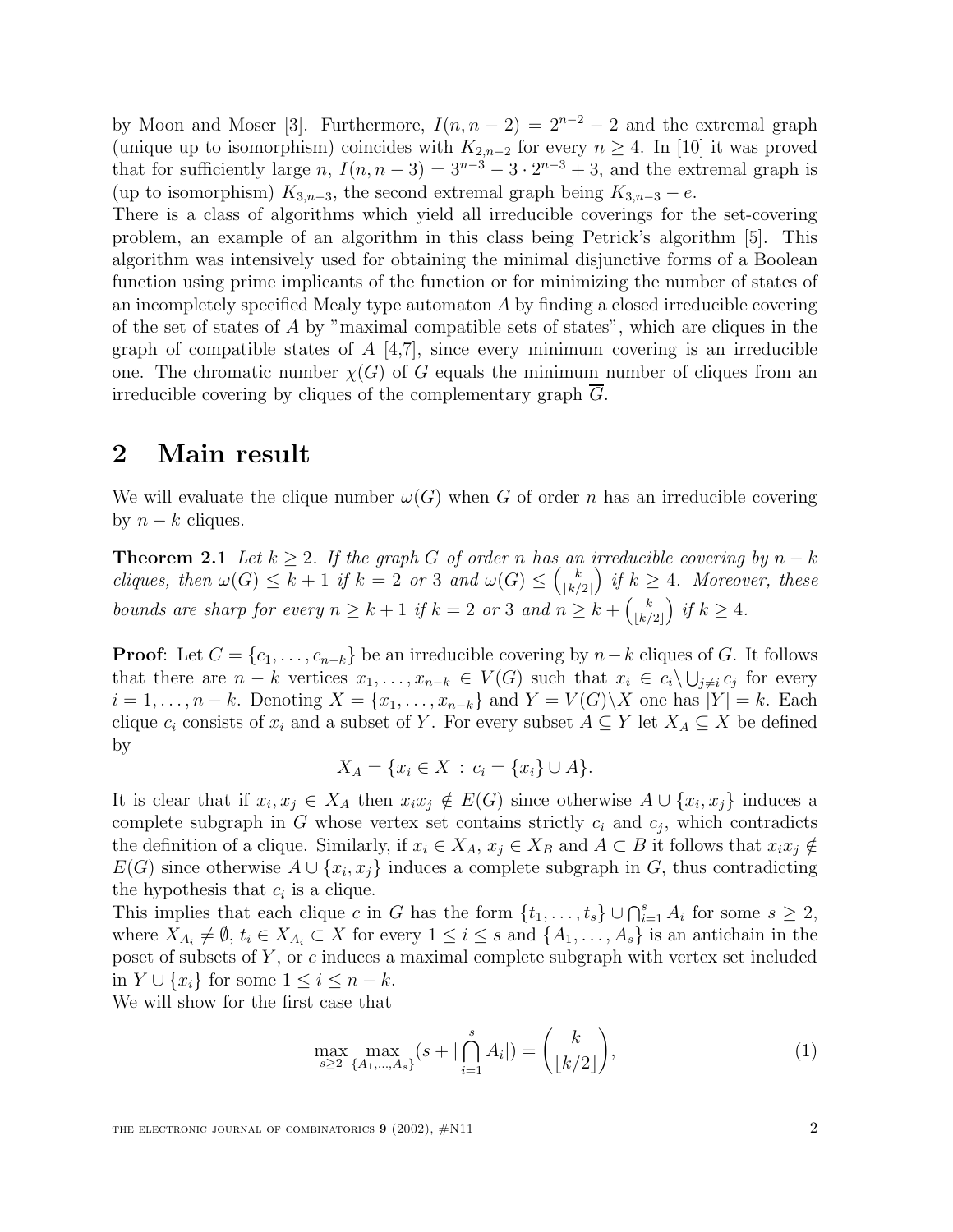where the second maximum in the left-hand side of (1) is taken over all antichains of length  $s \geq 2$ ,  $\{A_1, \ldots, A_s\}$  in the poset of subsets of Y (|Y| =  $k \geq 2$ ), ordered by inclusion. The proof of (1) is by double inequality. If we choose  $\{A_1, \ldots, A_s\}$  to be the family of all  $\lfloor k/2 \rfloor$ -subsets of Y we have  $s = {k \choose \lfloor k/2 \rfloor}$  and  $\bigcap_{i=1}^s A_i = \emptyset$ , whence

$$
\max_{s\geq 2} \max_{\{A_1,\dots,A_s\}} (s+|\bigcap_{i=1}^s A_i|) \geq {k \choose \lfloor k/2 \rfloor}.
$$

On the other hand, let  $B = \bigcap_{i=1}^s A_i$  and  $r = |B|$ . Since  $s \geq 2$  and  $\{A_1, \ldots, A_s\}$  is an antichain, it follows that  $r \leq k-2$ . By deleting elements of B from  $A_1, \ldots, A_s$  we get an antichain in the poset of subsets of  $Y \setminus B$  ( $|Y \setminus B| = k - r$ ), ordered by inclusion. By Sperner's theorem [6] it follows that

$$
\max_{\{A_1, ..., A_s\}} (s + |\bigcap_{i=1}^s A_i|) \le {k-r \choose \lfloor (k-r)/2 \rfloor} + r
$$

and the last expression is less than or equal to  $\binom{k}{\lfloor k/2 \rfloor}$  for every  $k \geq 2$  and  $0 \le r \le k-1$  and (1) is proved. Since any maximal complete subgraph in  $Y \cup \{x_i\}$  can have at most  $k+1$  vertices, it follows that

$$
\omega(G) \le \max\big(k+1,\binom{k}{\lfloor k/2 \rfloor}\big),
$$

i.e.,  $\omega(G) \leq k+1$  if  $k=2$  or 3 and  $\omega(G) \leq {k \choose \lfloor k/2 \rfloor}$  if  $k \geq 4$ .

If  $k = 2$  or  $k = 3$  we can consider a graph G consisting of  $n - k$  cliques of size  $k + 1$ each having a k-clique in common; then G has order n, an irreducible covering by  $n - k$ cliques and  $\omega(G) = k + 1$ .

If  $k \geq 4$  we define a graph G of order  $n \geq k + \binom{k}{\lfloor k/2 \rfloor}$  possessing an irreducible covering by  $n - k$  cliques and  $\omega(G) = \binom{k}{\lfloor k/2 \rfloor}$  as follows: Take a complete graph  $K_k$  and other  $n-k$  vertices  $x_1,\ldots,x_{n-k}$ . Let  $A_1,\ldots,A_p$  with  $p=\binom{k}{\lfloor k/2 \rfloor}$  be all subsets of  $V(K_k)$  of cardinality  $\lfloor k/2 \rfloor$ . Since  $n - k \geq p$ , there is a partition  $X = X_1 \cup \ldots \cup X_p$  into p classes of  $X = \{x_1, \ldots, x_{n-k}\}.$  Now join by an edge each vertex  $x \in X_i$  to each vertex  $y \in A_i$  for every  $1 \leq i \leq p$  and add edges between some pairs of vertices in X such that X induce a complete multipartite graph whose parts are  $X_1, \ldots, X_p$ . This graph has an irreducible covering by  $n - k$  cliques, clique number  $\omega(G) = p = {k \choose \lfloor k/2 \rfloor}$  and  $\prod_{i=1}^p |X_i|$  cliques with p vertices.

## **References**

[1] B. Bollobás, *Modern Graph Theory*, Springer-Verlag, New York, 1998.

THE ELECTRONIC JOURNAL OF COMBINATORICS **9** (2002),  $\#$ N11 3

 $\Box$